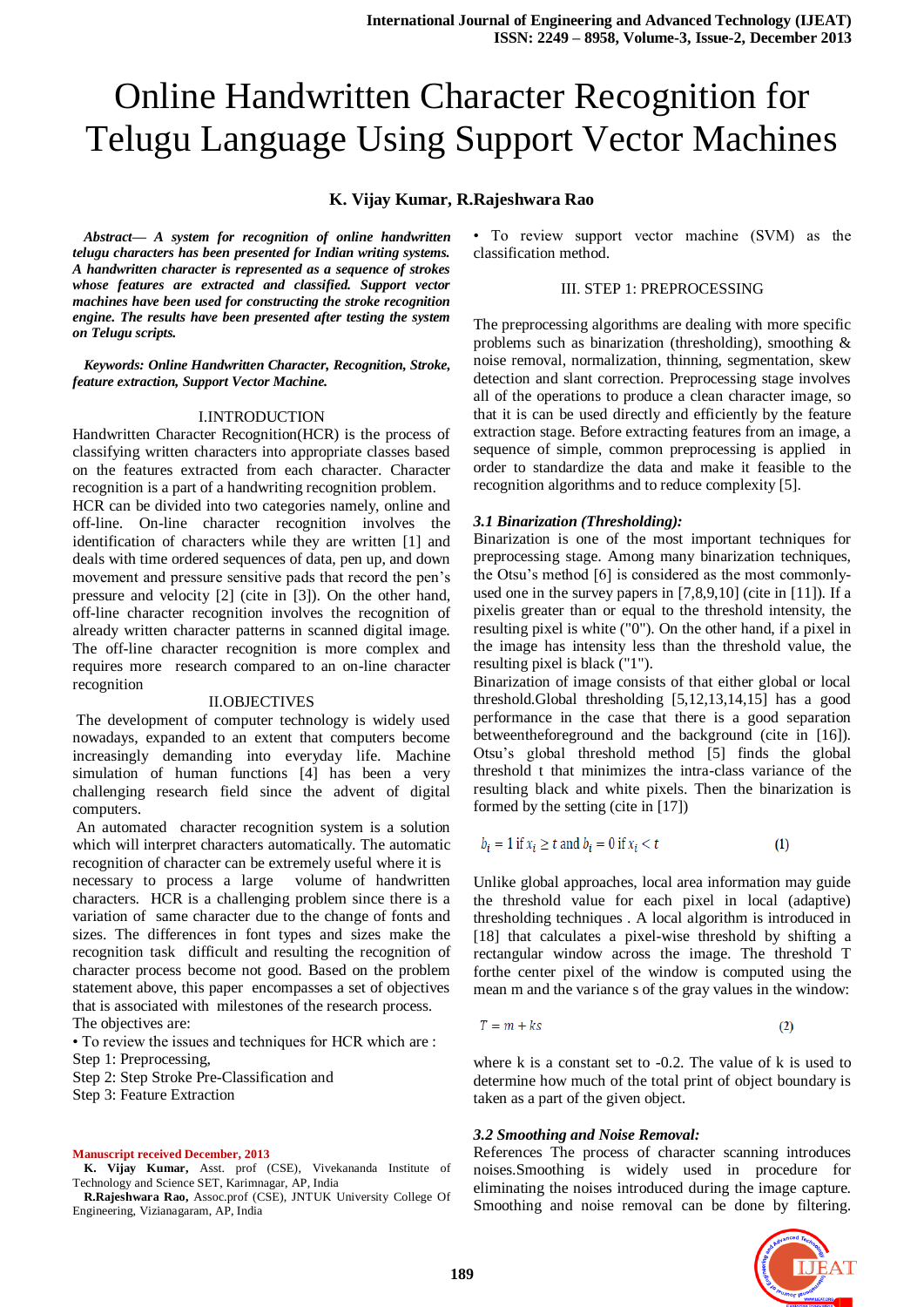There are two types of filtering which are linear and nonlinear. The solution of noise can be done by comparing gray-level with those of neighbours. A pixel's neighoborhood is a set of pixels, defined by their locations relative to that pixel. If gray-level [19] is substantially larger or smaller than those of all or nearly all of it is neighbours, the point can be classified as a noise, and the graylevel of this noise can be replaced by the weighted average of the gray-level of it is neighbours.

## *3.3 Normalization:*

Character can have different sizes, positions and orientation. The goal for character normalization is [20] to reduce the within-class variation of the shapes of the characters/digits in order to facilitate feature extraction process and also improve their classification accuracy. The current handwritten character recognition systems generally attempt to cope with pattern variations and distortions by linear or nonlinear pattern normalization [21].

## *3.4 Thinning :*

Thinning is an important preprocessing step in optical character recognition. The purpose of thinning is to delete redundant information and at the same time retain the characteristic features of the image. In order to reduce the quantity of information minimally, a thinning algorithm play an important role in recognition of the telugu characters, figure, and drawing [22,23].

Thinning is usually involves removing points or layers of outline from a pattern until all the lines or curves are of unit width, or a single pixel wide [24,25] . The resulting set of lines or curves is called the skeleton of the object as shown in Figure 1.



Figure 1: Skeleton produced by thinning process

More compact, you may use the solidus  $( / )$ , the exp function, or appropriate exponents. Use parentheses to avoid ambiguities in denominators. Punctuate equations when they are part of a sentence,as in.

## *3.5 Segmentation:*

OCR of cursive scripts presents a number of challenging problems in segmentation. The problem of the cursive handwriting is made complex by the fact that the writing is inherently ambiguous as the letter in a word are generally linked together, poorly written, and may even be missing. As a consequence, cursive script recognition requires sophisticated techniques, which uses a large amount of shape information and which compensates for the ambiguity

by the use of contextual information [25].Segmentation is a crucial step of OCR systems as it extracts meaningful regions for analysis.

Segmentation is the process of detecting points and it is important for recognition because there is need to identify where a character starts and ends. Figure 2 shows the probability segmentation result for some of the segments in the word "eighteen".



## *3.6 Skew Detection:*

Skew detection caused by document scanning and copying. Visually appears as a slope of the text lines with respect to the x-axis, and it mainly concerns the orientation of the text lines, see some examples of document skew in Figure 3 [26]. Many methods have been developed for the correction of skewed document images, basically they can be described in five categories:

- using projection profile.
- $\triangleright$  using Hough transform technique.
- $\triangleright$  Fourier method.
- by nearest-neighbor clustering; and
- correlation.

| ಅ   | ಆ   | ఇ      | ජඃ ఉ |                   |    |     | ఉంటు $\log$ | ఏ       |        | ఐ∣ఒ∣                            | مع  | ఔ    | O    | $\frac{1}{2}$    | ś  |
|-----|-----|--------|------|-------------------|----|-----|-------------|---------|--------|---------------------------------|-----|------|------|------------------|----|
| ಖ   |     | ఘ      | ବ୍ୟା | చ                 |    |     |             | ఛ జఝఙ ట |        | ఠ                               | డ   | کپم  | ಣ    | త                | థ  |
| ద   | ద   | న      | ప    | ఫ                 | బ  | భ   |             | మయ ర    |        | ల                               | వ   | శ    | ష    | స                | హ  |
| ళ్ల | క్ష | ക      | $^-$ | 9                 | s  | C   | ూ           | っ       | -s     | $\sim$                          | ç   |      | ್ ⊐ಾ | $\gamma_{\rm r}$ |    |
| လု  | r)  | W      |      | $\infty$ $\infty$ | ⊙  | Go. | چې          | م       | Φ      | Q                               | Q   | ୰    | لړه  | ച                | è  |
| D   |     | $\sim$ |      | રે                | Q  | ఎ   | చా          | ु       |        | చ్ $\infty$                     | వి  | వీ   | జి   | జీ               | ఖ్ |
| ĝ   | బి  | బ్రీ   | ಮಿ   | మీ                | లి | లీ  | శి          | శ్రీ    | ತಿ     | తీ                              | చి  | చ్రీ | ఛి   | ఛీ               | ని |
| నీ  | ಳಿ  | \$     | 6    | ò                 | 8  | ΙÔ. | ۵           | â       | \$     | ధీ                              | දිා | ٥    | ඞ    | బీ               | ယာ |
| ರ್ಷ | D   | ౄ      |      | ౯ ముమా S∣ ఎ       |    |     |             | ಎು      | $\sim$ | ಲ                               | ಳಿ  |      |      |                  |    |
|     |     |        |      |                   |    |     |             |         |        | rigure 3: Symbol set for Telugu |     |      |      |                  |    |

Figure 3: Symbol set for Telugu

# *3.7 Slant Correction:*

Slant correction is an important factor in applications requiring word recognition, due to the fact that the slant corrected word is more easily segmented into characters (or subcharacters). It is possible to achieve more accurate word recognition, if slant correction techniques are based on local slant estimation, rather than the traditional average slant. Therefore, skew detection is one of the primary tasks to be solved in document image analysis systems, and it is necessary for aligning a document image before further processing .Figure 4 shows some samples of slanted handwritten numeral string.

If you wish, you may write in the first person singular or plural and use the active voice ("I observed that ..." or "We observed that ..." instead of "It was observed that ..."). Remember to check spelling. If your native language is not English, please get a native English-speaking colleague to proofread your paper.

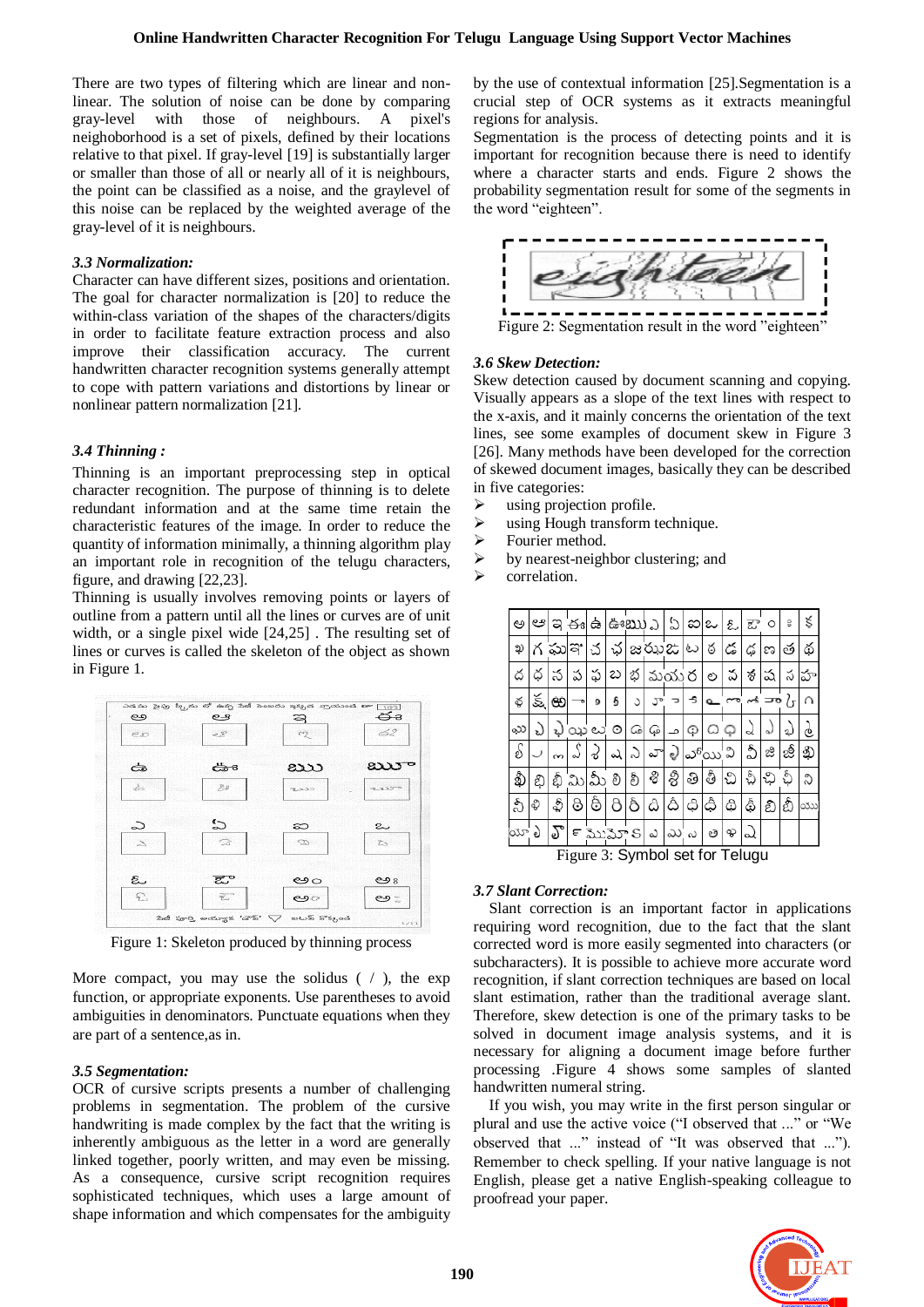

Figure 4: The examples of slanted handwritten numeral string.

## IV. STROKE PRE-CLASSIFICATION

As mentioned above, a typical Telugu character can be divided vertically into three tiers:

top, middle and bottom. (Even four tiers are possible in extreme cases but such characters are rare.) All tiers may not be populated in a given character; the middle tier however is always present by default. Each character has a baseline stroke and usually one or more attached strokes at the top, bottom and side of the base stroke. Also there can be a lot of size variation in the strokes, with some of the strokes having very few constituent points for proper identification. Preclassification for Telugu seeks to classify the strokes in a character into four categories:

- $\triangleright$  main stroke,
- $\triangleright$  baseline auxiliary,
- $\triangleright$  top stroke and
- $\triangleright$  bottom stroke.



Figure 5. Tier-based Pre-Classification of a Telugu

Out of the total number of 235 strokes, there are 149 main strokes, 19 baseline strokes, 26 top strokes and 41 bottom strokes. The first stroke that is written in a character is assumed to be the main stroke, which is almost always true, but baseline auxiliary, bottom and top strokes can be written in any order. So to classify baseline auxiliary, bottom and top strokes, two methods are adopted.

## *Method 1:*

The baseline auxiliary stroke is identified by a histogram of the y-co-ordinates of the stroke. The baseline stroke is the stroke closest to the interval with the least number of points. The top and bottom strokes are identified by considering their average vertical displacement from the horizontal line.

## *Method 2:*

This method is based on a SVM. A feature vector is constructed by concatenating the main stroke and with the stroke that is being preclassified. Both strokes are resampled , so that either stroke has only 16 points. Such feature vectors are used to train a SVM-based pre-classifier.

## V.FEATURE EXTRACTION

Once the strokes are pre-classified, feature vectors for stroke recognition are constructed. Different types of features are explored for best classification results. The following features are considered: 1) X and Y coordinate points, 2) Fourier transforms, (64 points for X, and 64 points for Y, yielding a 128 dimensional feature vector) 3) Hilbert transform logarithm of the spectral density, (64 points for X, and 64 points for Y, yielding a 128 dimensional feature vector) and 4) Wavelet features the level is fixed to one, varied the families (and wavelet type (orthogonal and biorthogonal).Better results are obtained in Daubechies family and orthogonal wavelets, which is reported in this study (32 points for X, and 32 points for Y, yielding a 64 dimensional feature vector) .

## *5.1.Stroke Recognition using SVMs:*

The features extracted from baseline auxiliary, bottom and top stroke preclasses are given to SVMs with Gaussian kernel to recognize the specific stroke. Since the main preclass is larger than the other 3, we handle this preclass differently.

This method uses 3 SVMs for classifying the main stroke. The feature vector extracted from the main stroke is passed to two different SVMs: Vowel classifier and Consonant classifier. Output vectors of the Vowel and Consonant SVM classifiers are concatenated (i.e. N classes of from Vowel classifier and M classes of Consonant classifier are combined to form N+M dimensional vector) and passed to third SVM for classifying the main stroke (fig. 6).